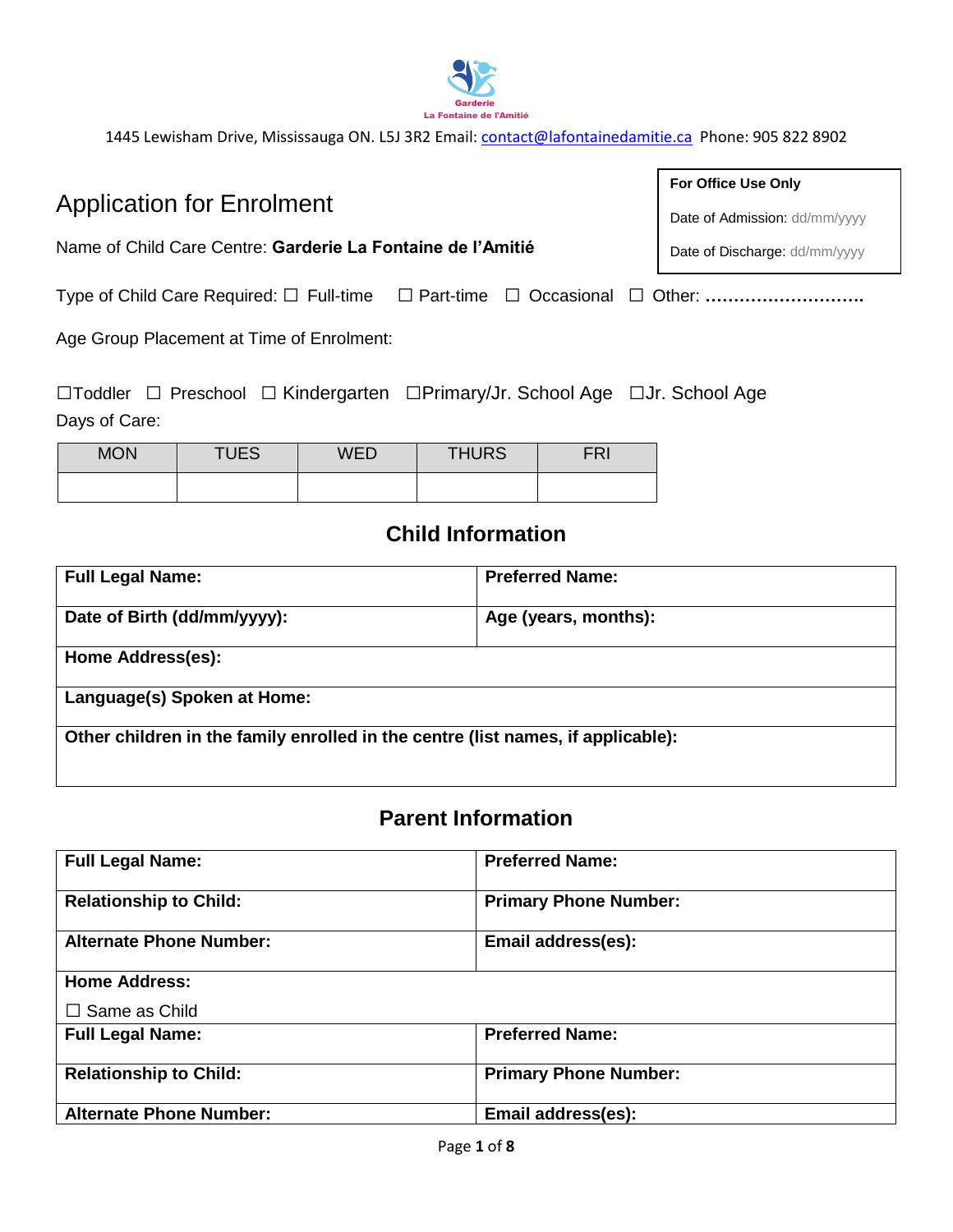

#### **Home Address:**

□ Same as Child

#### **Custody Arrangements (if applicable)**

Are there custody arrangements pertaining to legal right of access to your child? YES NO

If YES, please provide a copy of the appropriate legal documentation (e.g., court order).

Name(s) of custodial parent(s):

Name(s) of individuals prohibited from accessing/picking up your child: \_\_\_\_\_\_\_\_\_\_\_\_\_\_\_

#### **Emergency Contacts**

In the event of an emergency, if a parent cannot be reached, the following individual(s) may be contacted. Please list in order of preference.

| #1                           | #2                                    | #3                                    |
|------------------------------|---------------------------------------|---------------------------------------|
| Full Legal Name:             | Full Legal Name:                      | Full Legal Name:                      |
| <b>Preferred Name:</b>       | Preferred Name:                       | Preferred Name:                       |
| Relationship to Child:       | Relationship to Child:                | Relationship to Child:                |
| <b>Primary Phone Number:</b> | <b>Primary Phone Number:</b>          | <b>Primary Phone Number:</b>          |
| Alternate Phone Number:      | Alternate Phone Number:               | Alternate Phone Number:               |
| Home Address:                | Home Address:                         | Home Address:                         |
| Authorized to pick-up child  | Authorized to pick-up child<br>$\Box$ | Authorized to pick-up child<br>$\Box$ |

#### **Pick-Up Authorization**

The following additional individuals are authorized to pick up my child (Photo ID will be required to confirm identify before the child will be released):

| <b>Full Legal Name</b> | <b>Relationship to Child</b> | <b>Primary Phone</b> |
|------------------------|------------------------------|----------------------|
|                        |                              |                      |
|                        |                              |                      |
|                        |                              |                      |
|                        |                              |                      |
|                        |                              |                      |
|                        |                              |                      |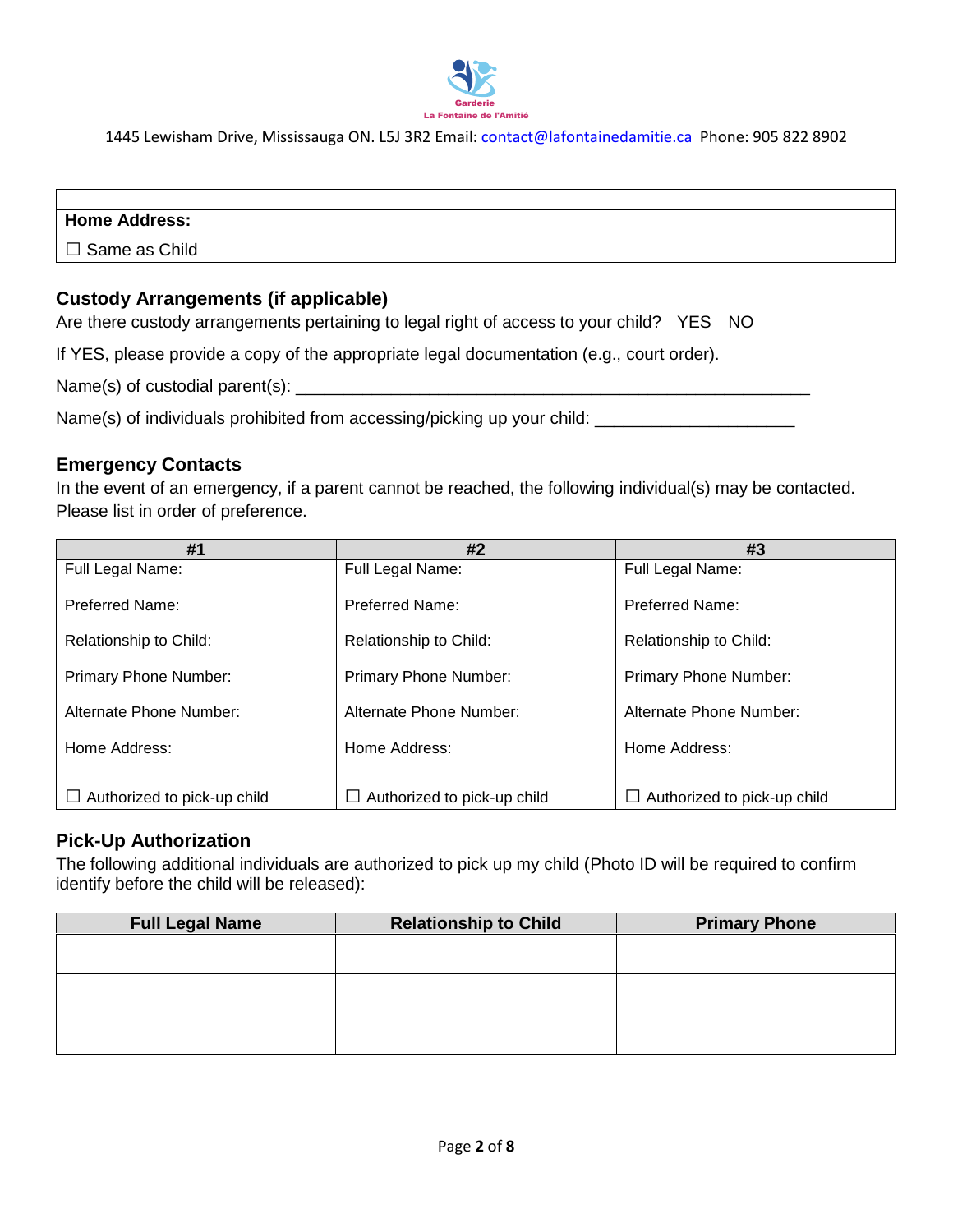

#### **Additional Emergency Information**

 $\overline{a}$ 

Please provide any special medical or additional information about your child that could be helpful in an emergency (e.g., known medical conditions, skin conditions, vision/hearing difficulties):

### **Health Information**

If your child has had any history of communicable diseases (e.g., chicken pox, measles), please list them below (see Appendix B for common communicable diseases from Health Canada):

Does your child have any medical need(s) that requires additional support (e.g., Diabetes)? YES NO

If yes, an individualized plan for children with medical needs must be developed between the parent and the child care centre prior to the child's first day of care.

### **Immunization Records**

Please provide a copy of your child's immunization record (e.g., yellow card) to the centre prior to your child's first day of care. If you do not have an immunization record, please complete the chart below.

If you have chosen not to immunize your child, a [Statement of Medical Exemption](http://www.forms.ssb.gov.on.ca/mbs/ssb/forms/ssbforms.nsf/FormDetail?OpenForm&ACT=RDR&TAB=PROFILE&SRCH=1&ENV=WWE&TIT=medical+exemption&NO=010-3041E) form or a Statement of [Conscious or Religious Belief](http://www.forms.ssb.gov.on.ca/mbs/ssb/forms/ssbforms.nsf/FormDetail?OpenForm&ACT=RDR&TAB=PROFILE&SRCH=1&ENV=WWE&TIT=religious+belief&NO=010-3042E) form must be completed and provided to the centre. These forms are available on the Ministry of Education's website.

| Vaccine (Age Usually Given) <sup>1</sup> | Date(s) of Immunization |
|------------------------------------------|-------------------------|
|------------------------------------------|-------------------------|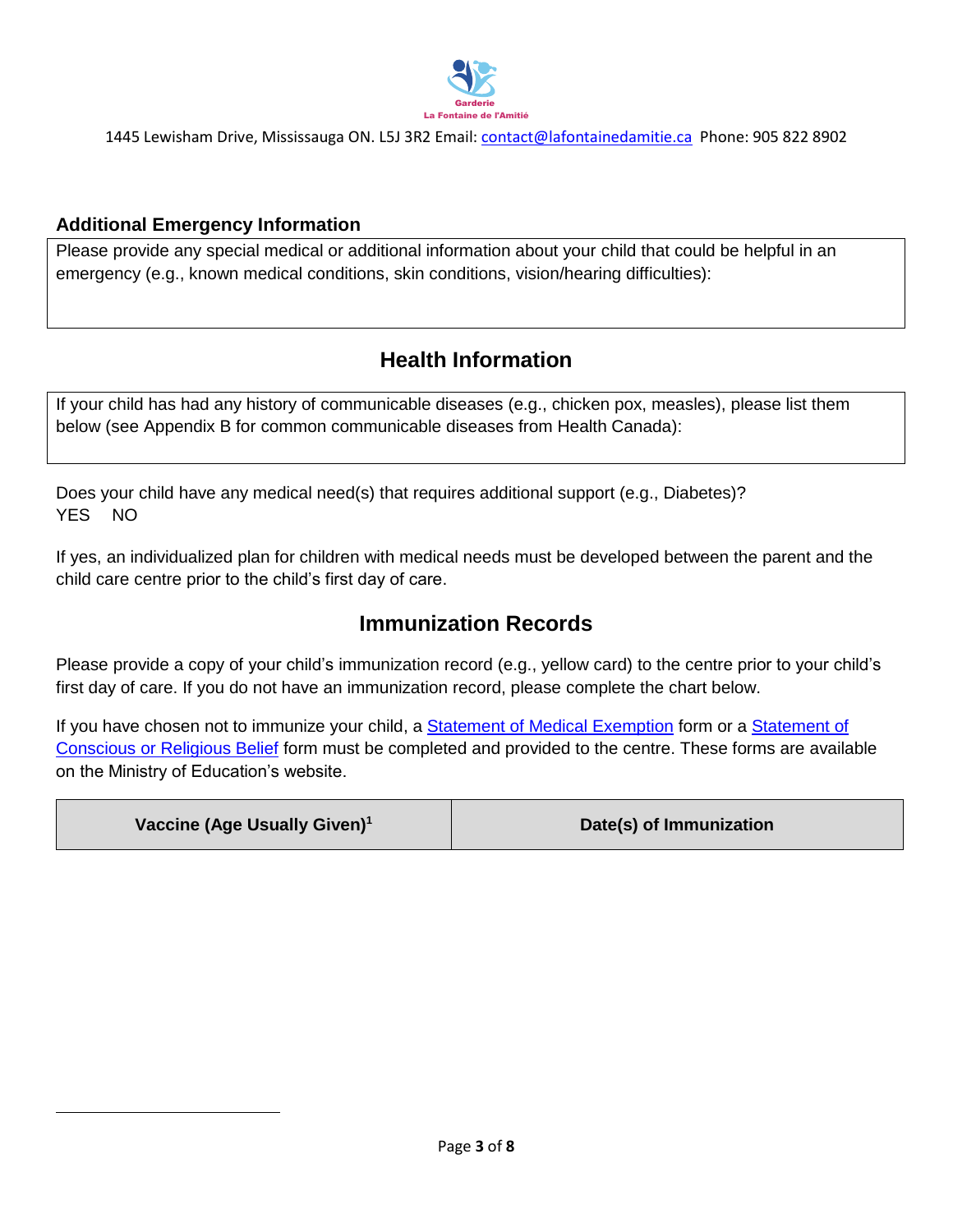

| DTaP-IPV-Hib (2 mos, 4 mos, 6 mos, 18 mos) |  |  |
|--------------------------------------------|--|--|
| Diphtheria, Tetanus, Pertussis, Polio,     |  |  |
| Haemophilus influenzae type b              |  |  |
| Pneu-C-13 (2 mos, 4 mos)                   |  |  |
| Pneumococcal Conjugate 13                  |  |  |
| <b>Rot-1</b> (2 mos, 4 mos)                |  |  |
| Rotavirus                                  |  |  |
| Men-C-C $(12 \text{ mos})$                 |  |  |
| <b>Meningococcal Conjugate C</b>           |  |  |
| <b>MMR</b> (12 mos)                        |  |  |
| Measles, Mumps, Rubella                    |  |  |
| Var (15 mos)                               |  |  |
| Varicella                                  |  |  |
| MMRV (4-6 years)                           |  |  |
| Measles, Mumps, Rubella, Varicella         |  |  |
| Tdap-IPV (4-6 years)                       |  |  |
| Tetanus, diphtheria, pertussis, Polio      |  |  |
| Inf (every year in the fall)               |  |  |
| Influenza                                  |  |  |
| Other (please specify)                     |  |  |
|                                            |  |  |

### **Allergy Information**

Does your child have a life-threatening allergy (e.g., anaphylactic to peanuts or bee stings)? YES NO

If yes, an individualized plan for an anaphylactic allergy that includes emergency procedures must be developed between the parent and the child care centre prior to the child's start date.

Does your child have any allergies that are not life-threatening (food or other substance [e.g., latex])? YES NO

If yes, please provide relevant details, including what your child is allergic to, symptoms of a reaction and treatment required:

### **Dietary and Feeding Arrangements**

Does your child have any special feeding arrangements (e.g., no sippy cups, mashed/pureed food)? YES NO

If yes, please provide relevant details: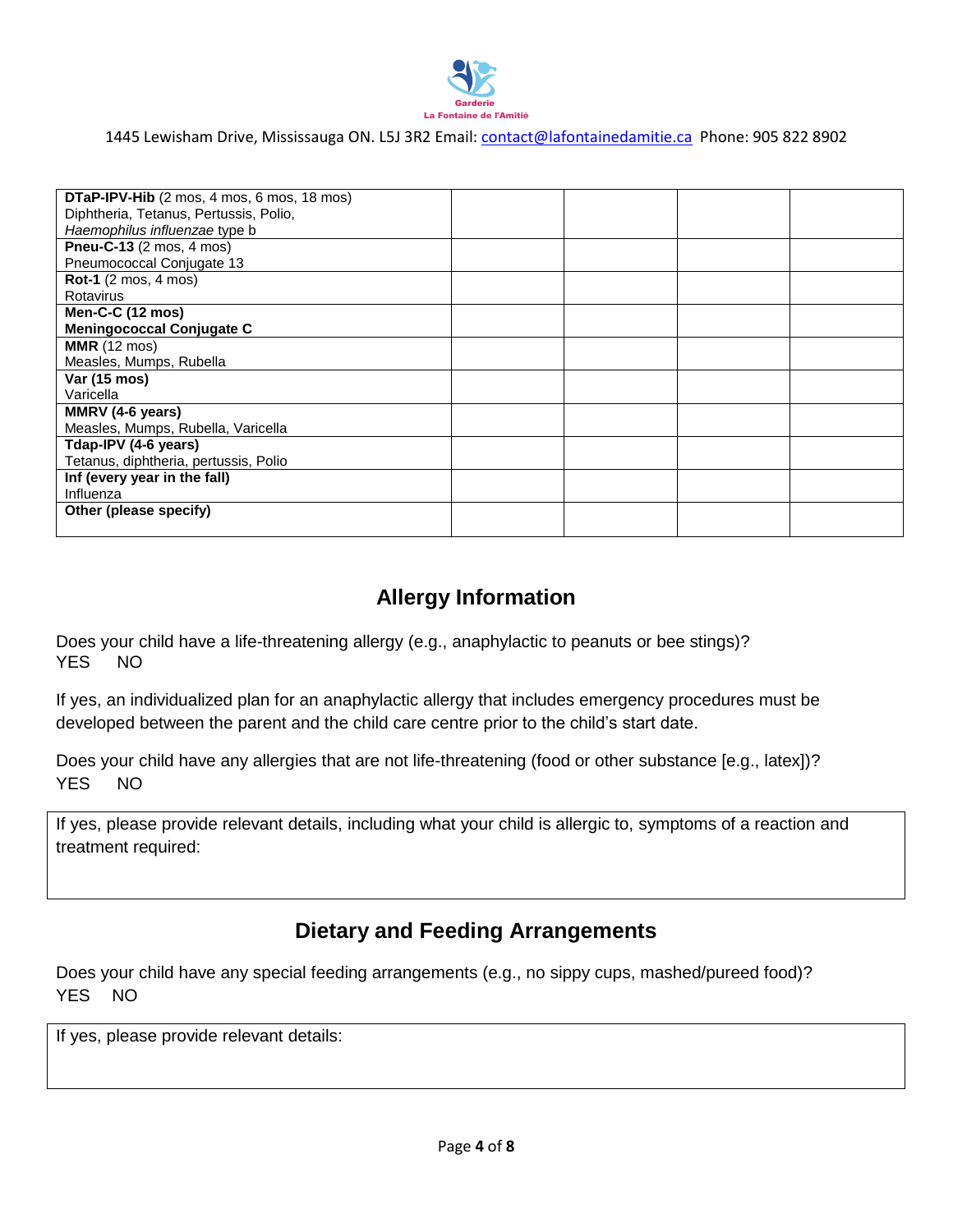

Does your child have any special dietary requirements or restrictions (e.g., vegetarian, kosher, halal)? YES NO

If yes, please provide relevant details:

### **Sleep Arrangements**

How many naps does your child typically have each day? \_\_\_\_\_\_\_\_\_\_\_\_\_\_\_\_\_\_\_\_\_\_\_\_\_\_

At what times does your child typically nap? \_\_\_\_\_\_\_\_\_\_\_\_\_\_\_\_\_\_\_\_\_\_\_\_\_\_\_\_\_\_\_\_\_\_\_\_\_\_\_\_\_\_\_\_\_\_\_\_\_\_\_\_

How long does your child usually nap? \_\_\_\_\_\_\_\_\_\_\_\_\_\_\_\_\_\_\_\_\_\_\_\_\_\_\_\_\_\_\_\_\_\_\_\_\_\_\_\_\_\_\_\_\_\_\_\_\_\_\_\_\_\_\_\_

|        |  | Does your child have any special sleep requirements (e.g., specific comfort item, soother)? |  |
|--------|--|---------------------------------------------------------------------------------------------|--|
| YES NO |  |                                                                                             |  |

If yes, please provide relevant details below:

### **Physical Requirements**

| Does your child use diapers? YES NO<br>If no, my child: |                                                              |  |
|---------------------------------------------------------|--------------------------------------------------------------|--|
| $\Box$ Uses the washroom independently                  | $\Box$ Requires some assistance $\Box$ Requires full support |  |
| Please provide relevant details:                        |                                                              |  |

Does your child require any additional support or accommodation with respect to physical activity? YES NO

If yes, please provide relevant details:

### **Additional Information**

Please indicate any additional information that is relevant to the care of your child (e.g., prone to colds, frequent shoulder dislocation, etc.):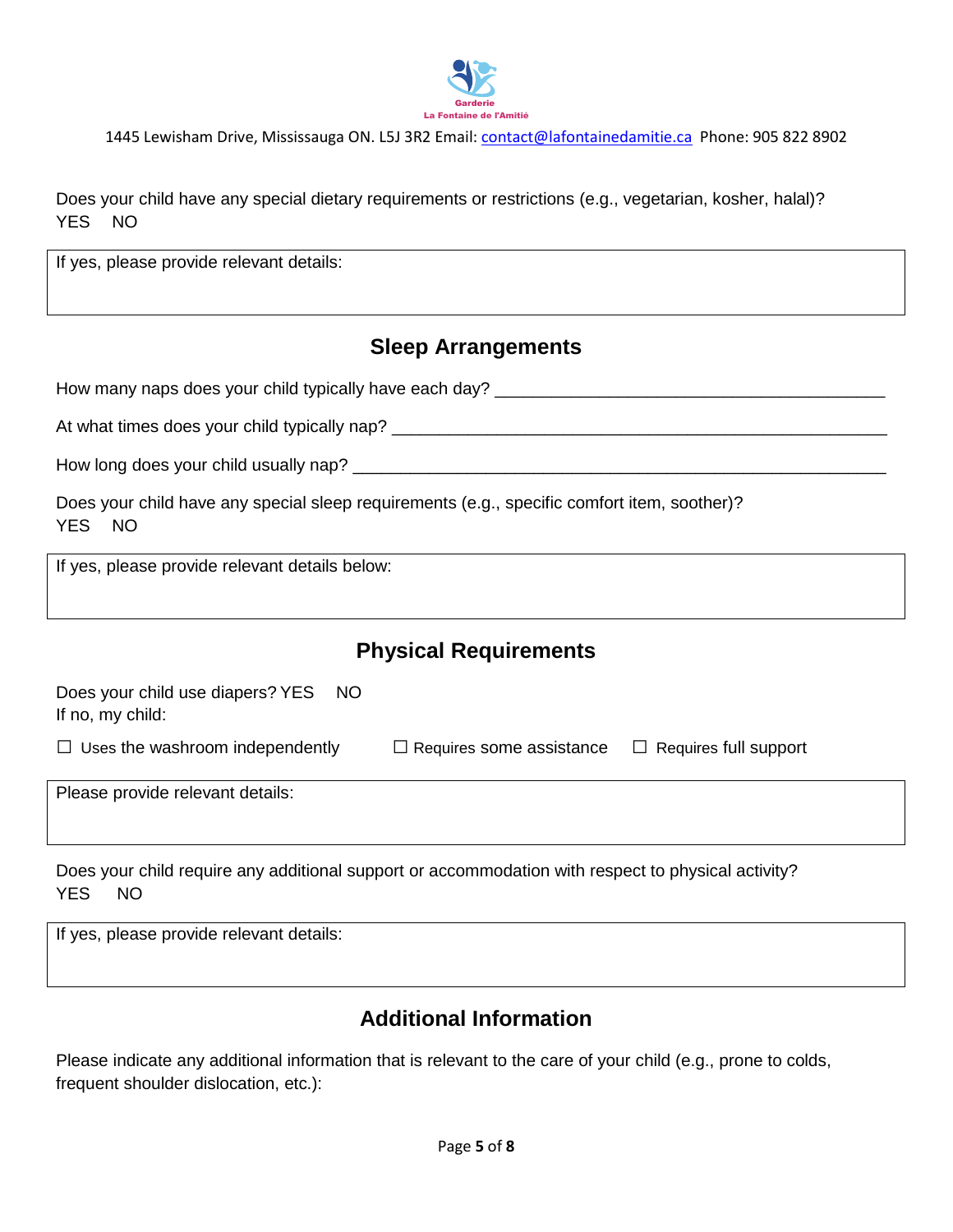

1445 Lewisham Drive, Mississauga ON. L5J 3R2 Email: *contact@lafontainedamitie.ca* Phone: 905 822 8902

| <b>Parent Name</b> | <b>Parent Signature</b> | Date (dd/mm/yyyy) |
|--------------------|-------------------------|-------------------|
| <b>Staff Name</b>  | <b>Staff Signature</b>  | Date (dd/mm/yyyy) |

Note: 'Parent' is defined as a person having lawful custody of a child or person who has demonstrated a settled intention to treat a child as a child of his or her family and includes legal guardians**.**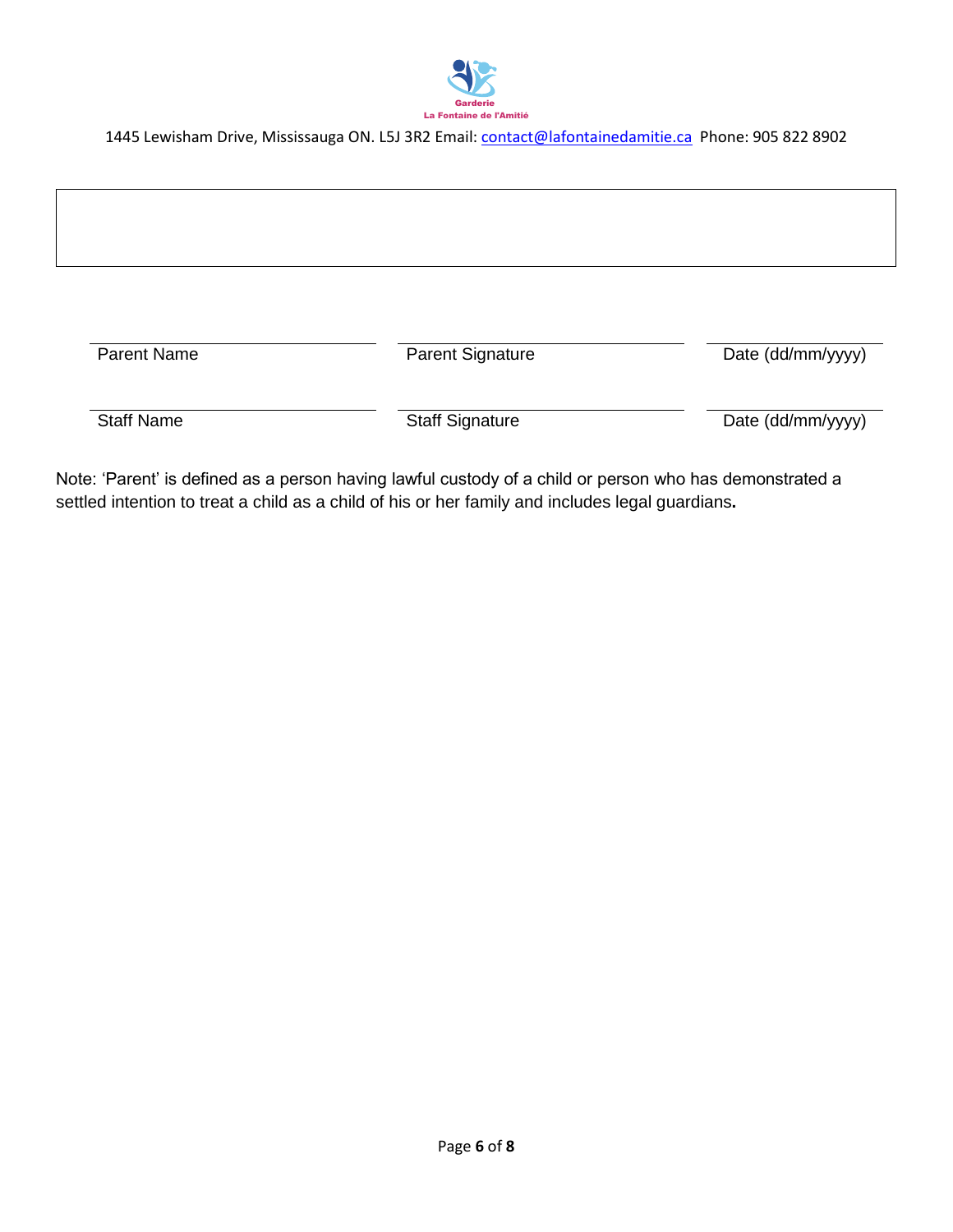

1445 Lewisham Drive, Mississauga ON. L5J 3R2 Email: *contact@lafontainedamitie.ca Phone: 905 822 8902* 

### **Appendix A: Authorization for Non-Prescription Skin Products**

Child's Full Legal Name: Date of Birth (dd/mm/yyyy):

The following **non-prescription** items may be applied to my child in accordance with the manufacturer's instructions on the original container (please check off):

| $\Box$ Sunscreen | $\Box$ Diaper Creams/Ointment | $\Box$ Lip balm | $\Box$ Hand sanitizers |
|------------------|-------------------------------|-----------------|------------------------|
|                  |                               |                 |                        |

□ Insect repellent □ Lotions

| Garderie La Fontaine de l'Amitié has agreed to<br>provide: | Parent has agreed to provide: |
|------------------------------------------------------------|-------------------------------|
| Hand sanitizers                                            |                               |
|                                                            |                               |
|                                                            |                               |
|                                                            |                               |
|                                                            |                               |

\_\_\_\_\_\_\_\_\_\_\_\_\_\_\_\_\_ \_\_\_\_\_\_\_\_\_\_\_\_\_\_\_\_\_

Note: Consider adding the brand name of the non-prescription items for transparency.

Date (dd/mm/yyyy) Signature of Parent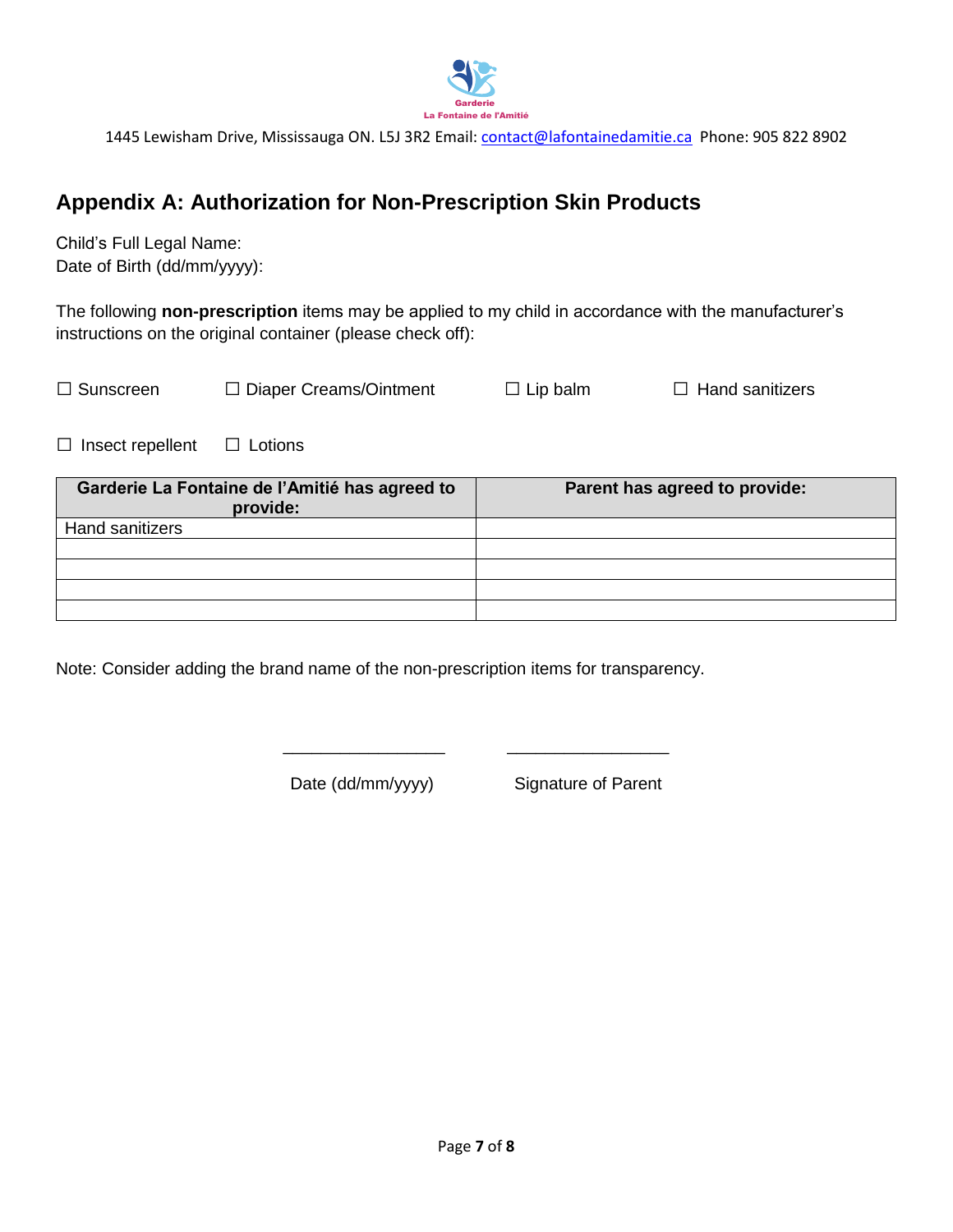

1445 Lewisham Drive, Mississauga ON. L5J 3R2 Email: *contact@lafontainedamitie.ca* Phone: 905 822 8902

# **Appendix B: List of Reportable Diseases**

| Acquired                | Chancroid                | Chlamydia trachomatis    | Creutzfeldt-Jakob         |
|-------------------------|--------------------------|--------------------------|---------------------------|
| immunodeficiency        |                          | infections               | disease, all types        |
| syndrome (AIDS)         |                          |                          |                           |
| Cytomegalovirus         | Encephalitis             | Gonorrhea                | Hemorrhagic fevers        |
| infection, congenital   |                          |                          |                           |
| <b>Hepatitis B</b>      | <b>Hepatitis C</b>       | Influenza                | Legionellosis             |
| Leprosy                 | Meningitis, acute        | Ophthalmia neonatorum    | Personal service settings |
| Respiratory infections, | Severe acute respiratory | Streptococcal infections | <b>Syphilis</b>           |
| including institutional | syndrome (SARS)          |                          |                           |
| outbreaks               |                          |                          |                           |
| <b>Tuberculosis</b>     |                          |                          |                           |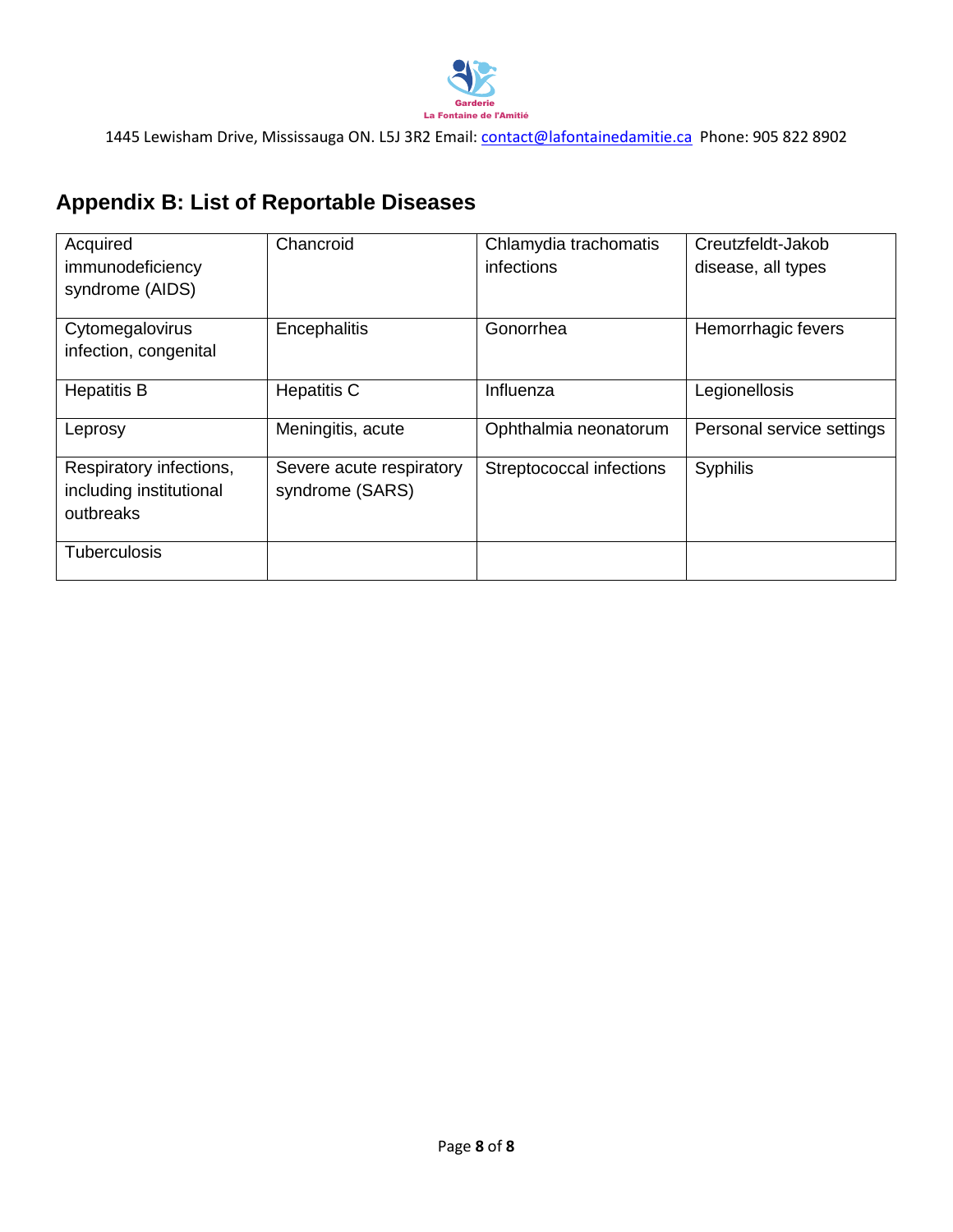

# **Formulaire d'inscription**

**Usage du bureau**

Date d'admission : dd/mm/yyyy

Date de départ : dd/mm/yyyy

Veuillez remplir ce formulaire avec toutes les informations concernant votre enfant. Les frais d'inscription anuuel sont de \$35 par famille pour le premier enfant et \$10 pour chaque enfant additionnel. Ces frais sont non remboursables.

Service de garde désiré : □ temps plein □ temps partiel □ Occasionnellement □ Autre : ------

#### **Groupe d'âge lors de l'inscription :**

□Bambins □ Préscolaires □ Mat/Jardins (4-5 ans) □ Scolaires (6-12 ans) □ Avant école

□ Après école □ Avant et après école

#### **FREQUENCE DU SERVICE DESIRÉ** :

| Lundi | Mardi | Mercredi | Jeudi | Vendredi |
|-------|-------|----------|-------|----------|
|       |       |          |       |          |

### **Information de l'enfant**

| Nom Officiel complet :                                                      | Nom préféré (le cas échéant) : |  |
|-----------------------------------------------------------------------------|--------------------------------|--|
| Date de naissance (jj/mm/aaaa) :                                            | Age (ans, mois):               |  |
| Adresse:                                                                    |                                |  |
|                                                                             |                                |  |
| Langues parlées à la maison :                                               |                                |  |
| Les noms des frères et sœurs déjà inscrits à la garderie (le cas échéant) : |                                |  |

### **Information des parents**

| Nom officiel complet :                  | Nom préféré (le cas échéant) : |
|-----------------------------------------|--------------------------------|
| <b>Relation:</b>                        | Cellulaire :                   |
| Tel. Dom:                               | Courriel:                      |
| Adresse:                                |                                |
| $\Box$ Même adresse mentionné ci-dessus |                                |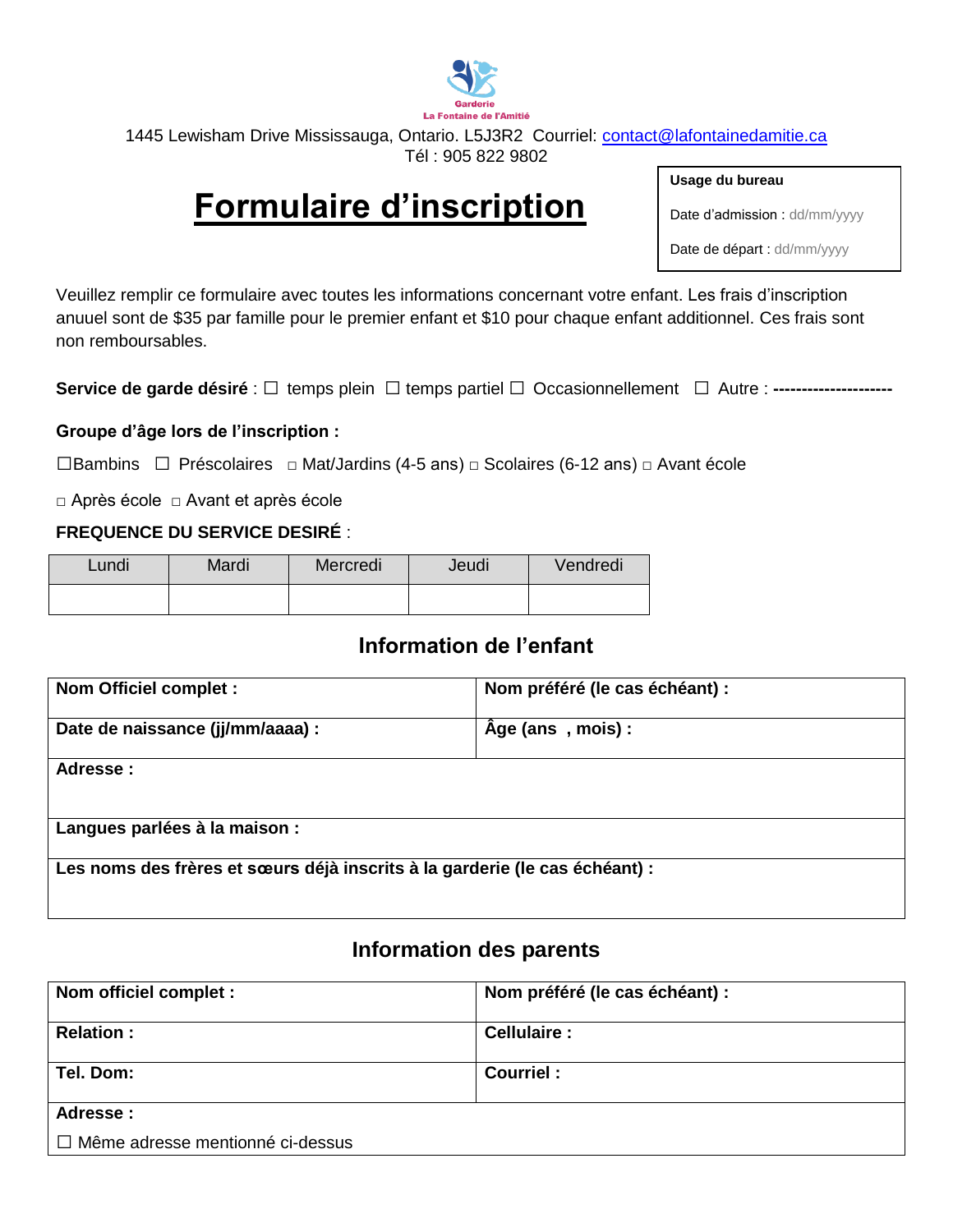

| Nom officiel complet :                  | Nom préféré (le cas échéant) : |
|-----------------------------------------|--------------------------------|
| <b>Relation:</b>                        | Cellulaire:                    |
| <b>Tél Dom :</b>                        | Courriel:                      |
| Adresse:                                |                                |
| $\Box$ Même adresse mentionné ci-dessus |                                |

#### **Arrangements de garde (le cas échéant)**

Existe-t-il des dispositions relatives à la garde concernant le droit légal de visite de votre enfant

OUI NON

Si la réponse est OUI, veuillez fournir une copie de la documentation juridique appropriée (par exemple, une ordonnance du tribunal)

Nom (s) du (des) parent (s)/ gardien (s) : \_\_\_\_\_\_\_\_\_\_\_\_\_\_\_\_\_\_\_\_\_\_\_\_\_\_\_\_\_\_\_\_\_\_\_\_\_\_\_\_\_\_\_\_\_\_\_\_\_\_\_\_\_\_

Nom (s) des personnes interdites d'accès / chercher votre enfant à la garderie :

#### **Contacts d'urgence :**

\_\_\_\_\_\_\_\_\_\_\_\_\_\_\_\_\_\_\_\_\_\_\_\_\_\_\_\_\_\_\_\_\_\_\_\_\_\_\_\_\_\_\_\_\_\_\_\_\_\_\_\_\_\_\_\_\_\_\_\_\_\_\_\_\_\_\_\_\_\_\_\_\_\_\_\_\_\_\_\_\_\_\_\_\_\_\_

En cas d'urgence, si l'un des parents n'est pas joignable, les personnes suivantes peuvent être contactées

Veuillez énumérer par ordre de préférence :

| #1                                  | #2                                  | #3                                     |
|-------------------------------------|-------------------------------------|----------------------------------------|
| Nom Officiel:                       | Nom Officiel:                       | Nom Officiel:                          |
| Nom préféré :                       | Nom préféré :                       | Nom préféré :                          |
| Lien avec l'enfant :                | Lien avec l'enfant :                | Lien avec l'enfant :                   |
| Tél Dom:                            | Tél Dom:                            | Tél Dom:                               |
| Cellulaire :                        | Cellulaire :                        | Cellulaire:                            |
| Adresse:                            | Adresse:                            | Adresse:                               |
| $\Box$ Autorisé à chercher l'enfant | $\Box$ Autorisé à chercher l'enfant | Autorisé à chercher l'enfant<br>$\Box$ |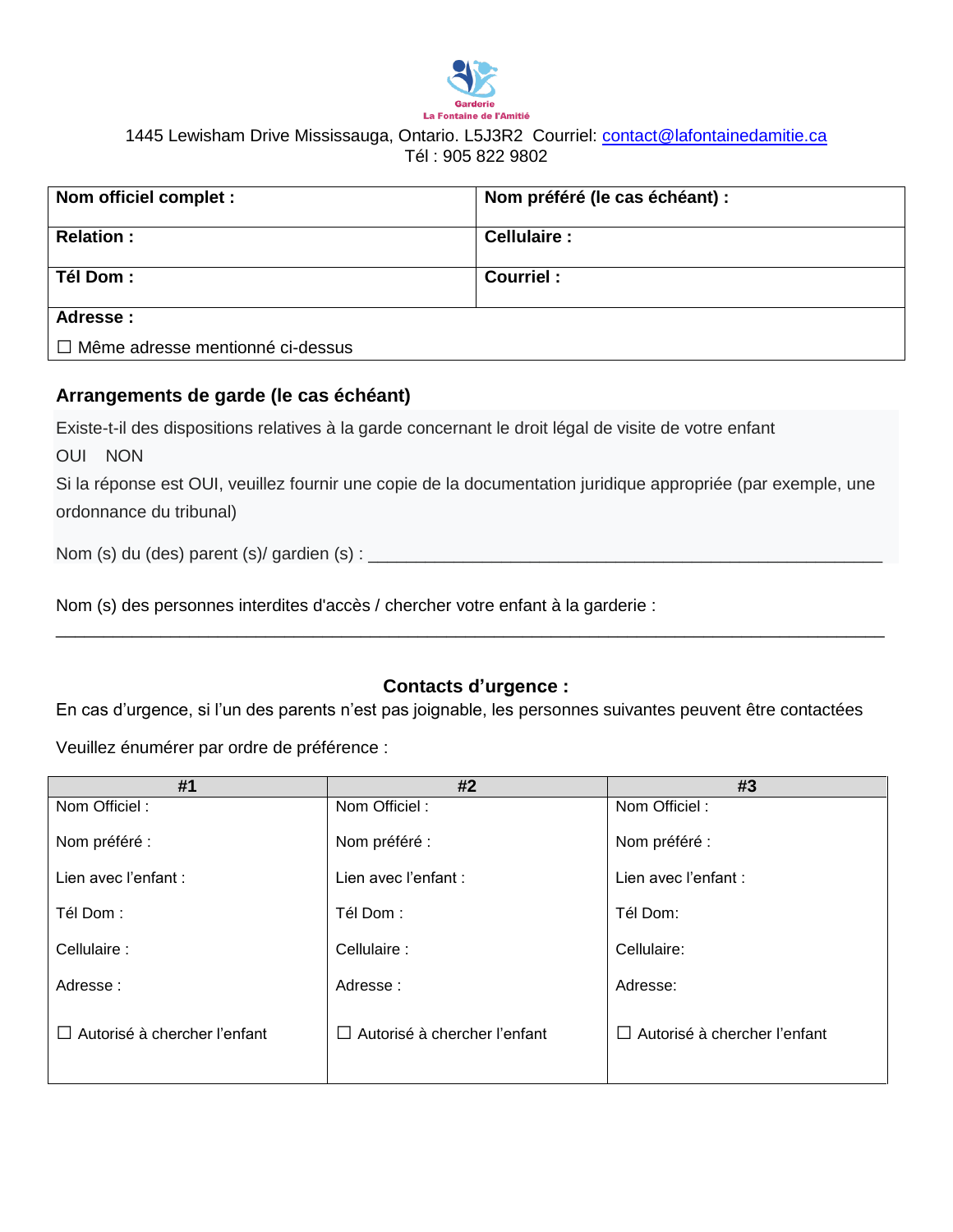

#### **Sous aucunes circonstances, un enfant sera laissé à une personne non autorisée par les parents**

Les personnes suivantes sont autorisées à venir chercher mon enfant (une pièce d'identité avec photo sera requise pour confirmer son identité avant que l'enfant ne soit libéré) :

| Nom officiel | Lien avec l'enfant | l el |
|--------------|--------------------|------|
|              |                    |      |
|              |                    |      |
|              |                    |      |
|              |                    |      |
|              |                    |      |
|              |                    |      |

#### **D'autres informations d'urgence**

Veuillez fournir toute information médicale spéciale ou tout renseignement supplémentaire sur votre enfant qui pourrait être utile en cas d'urgence (p. Ex. États pathologiques connus, problèmes de peau, problèmes de vue / audition)

### **La Santé:**

Si votre enfant a des antécédents de maladies transmissibles (par exemple, varicelle, rougeole), veuillez les énumérer ci-dessous (voir l'annexe B pour les maladies transmissibles courantes de Santé Canada)

Votre enfant a-t-il des besoins médicaux nécessitant un soutien supplémentaire (par exemple, diabète) ? OUI NON

Si OUI, un plan individualisé pour les enfants ayant des besoins médicaux doit être mis au point entre le parent et la Garderie la Fontaine de l'Amitié avant le premier jour de garde de l'enfant.

### **Carnet de Vaccination ( pour les enfants 0- 4ans )**

Veuillez fournir une copie du carnet de vaccination de votre enfant au centre avant le premier jour de garde de votre enfant. Si vous n'avez pas de carnet de vaccination, veuillez compléter le tableau ci-dessous

Si vous avez choisi de ne pas vacciner votre enfant, un formulaire Déclaration d'exemption médicale ou un formulaire Déclaration de conviction ou de conviction religieuse doit être rempli et fourni au centre. Ces formulaires sont disponibles sur le site Web du ministère de l'éducation.

| Vaccin (Âge habituel) | Date (s) du vaccin |
|-----------------------|--------------------|
|-----------------------|--------------------|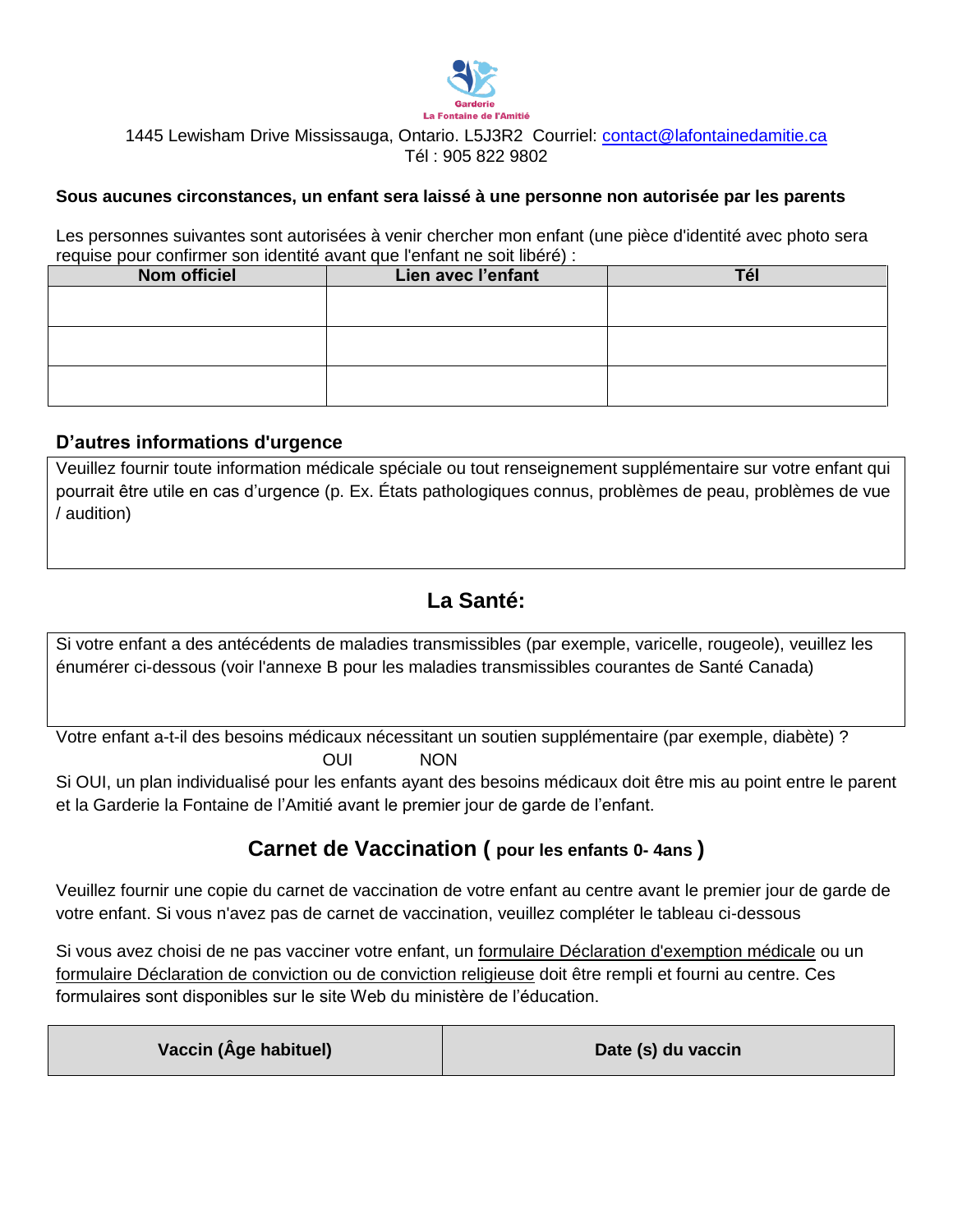

| DTaP-IPV-Hib (2 mois, 4 mois, 6 mois, 18 mois) |  |  |
|------------------------------------------------|--|--|
| Diphtérie, tétanos, coqueluche, poliomyélite,  |  |  |
| Haemophilus influenzae de type b               |  |  |
| Pneu-C-13 (2 mois, 4 mois)                     |  |  |
| Pneumocoque Conjugué 13                        |  |  |
| Rot-1 (2 mois, 4 mois)                         |  |  |
| <b>Rotavirus</b>                               |  |  |
| Men-C-C (12 mois)                              |  |  |
| Conjugué méningocoque C                        |  |  |
| ROR (12 mois)                                  |  |  |
| Oreillons Rubéole Rougeole                     |  |  |
| Var (15 mois)                                  |  |  |
| Varicelle                                      |  |  |
| RROV (4-6 ans)                                 |  |  |
| Rougeole, oreillons, rubéole, varicelle        |  |  |
| Tdap-IPV (4-6 ans)                             |  |  |
| Tétanos, diphtérie, coqueluche, poliomyélite   |  |  |
| Inf (chaque année à l'automne)                 |  |  |
| Grippe                                         |  |  |
| Autre (veuillez préciser)                      |  |  |
|                                                |  |  |

# **Allergie**

Votre enfant a-t-il une allergie menaçant le pronostic vital (par exemple, anaphylactique aux arachides ou aux piqûres d'abeilles) ? OUI NON

Si OUI, un plan individualisé pour une allergie anaphylactique comprenant des procédures d'urgence doit être mis au point entre le parent et le centre de la petite enfance avant la date de début de l'enfant.

Votre enfant a-t-il des allergies qui ne mettent pas sa vie en danger (nourriture ou autre substance, latex)?

OUI NON

Si oui, veuillez fournir les détails pertinents, y compris ceux auxquels votre enfant est allergique, les symptômes d'une réaction et le traitement requis :

### **Alimentation et régime alimentaire**

|          |            |            | Votre enfant a-t-il des arrangements spéciaux en matière d'alimentation (par exemple, pas de gobelets, de |  |
|----------|------------|------------|-----------------------------------------------------------------------------------------------------------|--|
| purée) ? | <b>OUI</b> | <b>NON</b> |                                                                                                           |  |

Si oui, veuillez fournir les détails pertinents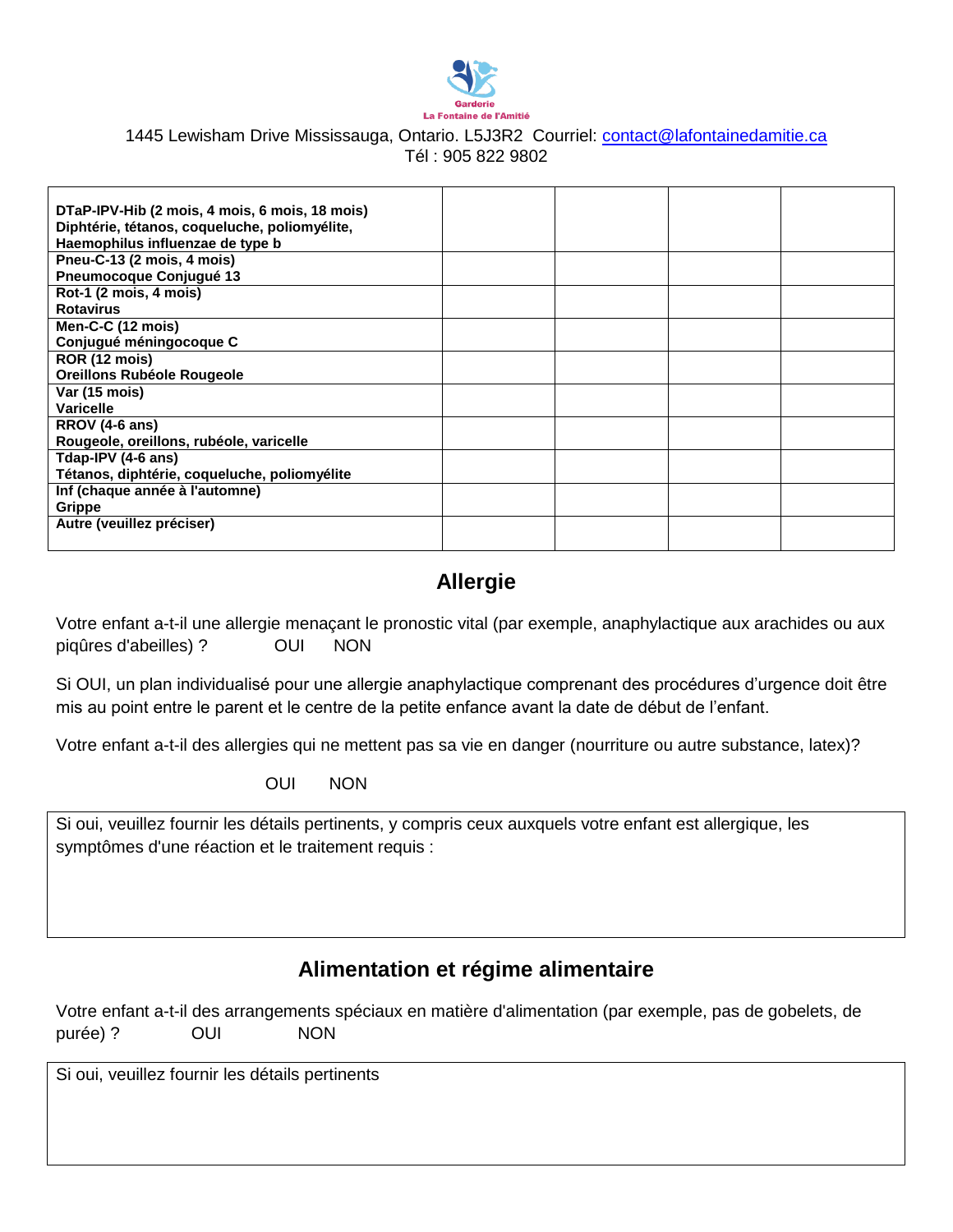

Votre enfant a-t-il des exigences ou des restrictions alimentaires particulières (végétarien, casher, halal, par exemple) ? OUI NON

Si oui, veuillez fournir les détails pertinents

### **La sieste**

Combien de siestes votre enfant fait-il généralement chaque jour ? \_\_\_\_\_\_\_\_\_\_\_\_\_\_\_\_\_\_\_\_\_\_\_\_\_\_\_\_\_\_\_\_\_\_

À quelle heure votre enfant fait-il une sieste ? \_\_\_\_\_\_\_\_\_\_\_\_\_\_\_\_\_\_\_\_\_\_\_\_\_\_\_\_\_\_\_\_\_\_\_\_\_\_\_\_\_\_\_\_\_\_\_\_\_\_\_

Combien de temps votre enfant fait-il habituellement une sieste ? \_\_\_\_\_\_\_\_\_\_\_\_\_\_\_\_\_\_\_\_\_\_\_\_\_\_\_\_\_\_\_\_\_\_\_

| Votre enfant a-t-il des besoins particuliers en matière de sommeil (par exemple, un objet de confort spécifique, |  |  |  |  |  |
|------------------------------------------------------------------------------------------------------------------|--|--|--|--|--|
| une sucette) ? OUI NON                                                                                           |  |  |  |  |  |

Si oui, veuillez fournir les détails pertinents

### **Exigences physiques**

| Votre enfant utilise-t-il des couches?<br>OUI<br><b>NON</b>                                                              |                                   |
|--------------------------------------------------------------------------------------------------------------------------|-----------------------------------|
| Si non, mon enfant                                                                                                       |                                   |
| Utilise les toilettes indépendamment<br>$\Box$ Besoin d'aide<br>$\perp$                                                  | Nécessite un support complet<br>⊔ |
| Si oui, veuillez fournir les détails pertinents :                                                                        |                                   |
|                                                                                                                          |                                   |
| Alema and and a filling the discussion and discussions discuss a condition of the action of a consideration distribution |                                   |

Votre enfant a-t-il besoin de soutien ou d'accommodement supplémentaire en ce qui concerne l'activité physique ? OUI NON

Si oui, veuillez fournir les détails pertinents: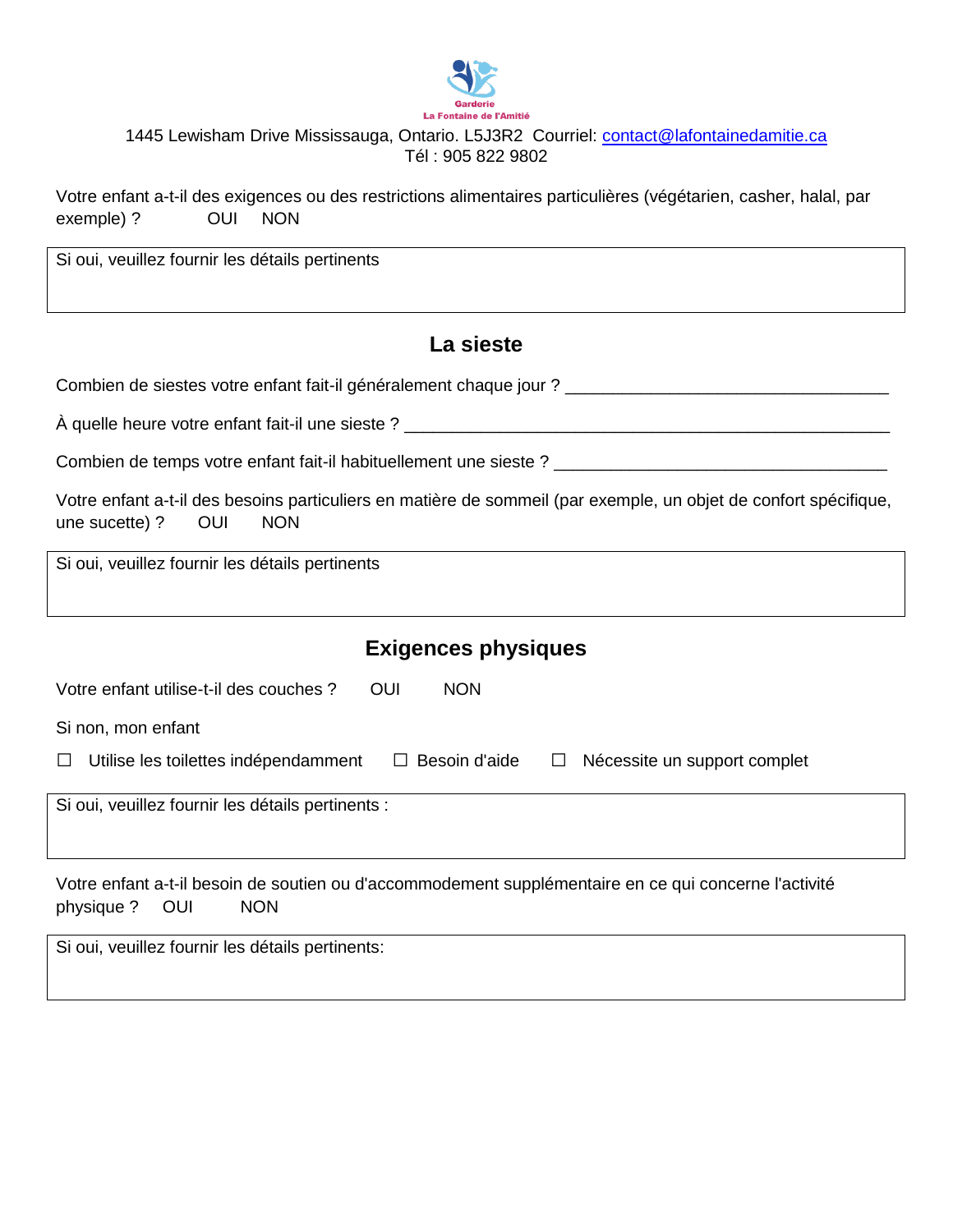

# **D'autres Information**

Indiquez toute information supplémentaire pertinente pour la prise en charge de votre enfant (par exemple, rhume, luxation fréquente de l'épaule, etc.):

| Nom du parent<br>Signature | Date (jj/mm/aaaa) |
|----------------------------|-------------------|

Remarque : Par « parent », on entend une personne qui a la garde légale d'un enfant ou une personne qui a démontré une intention établie de traiter un enfant comme un enfant de sa famille, y compris les tuteurs légaux.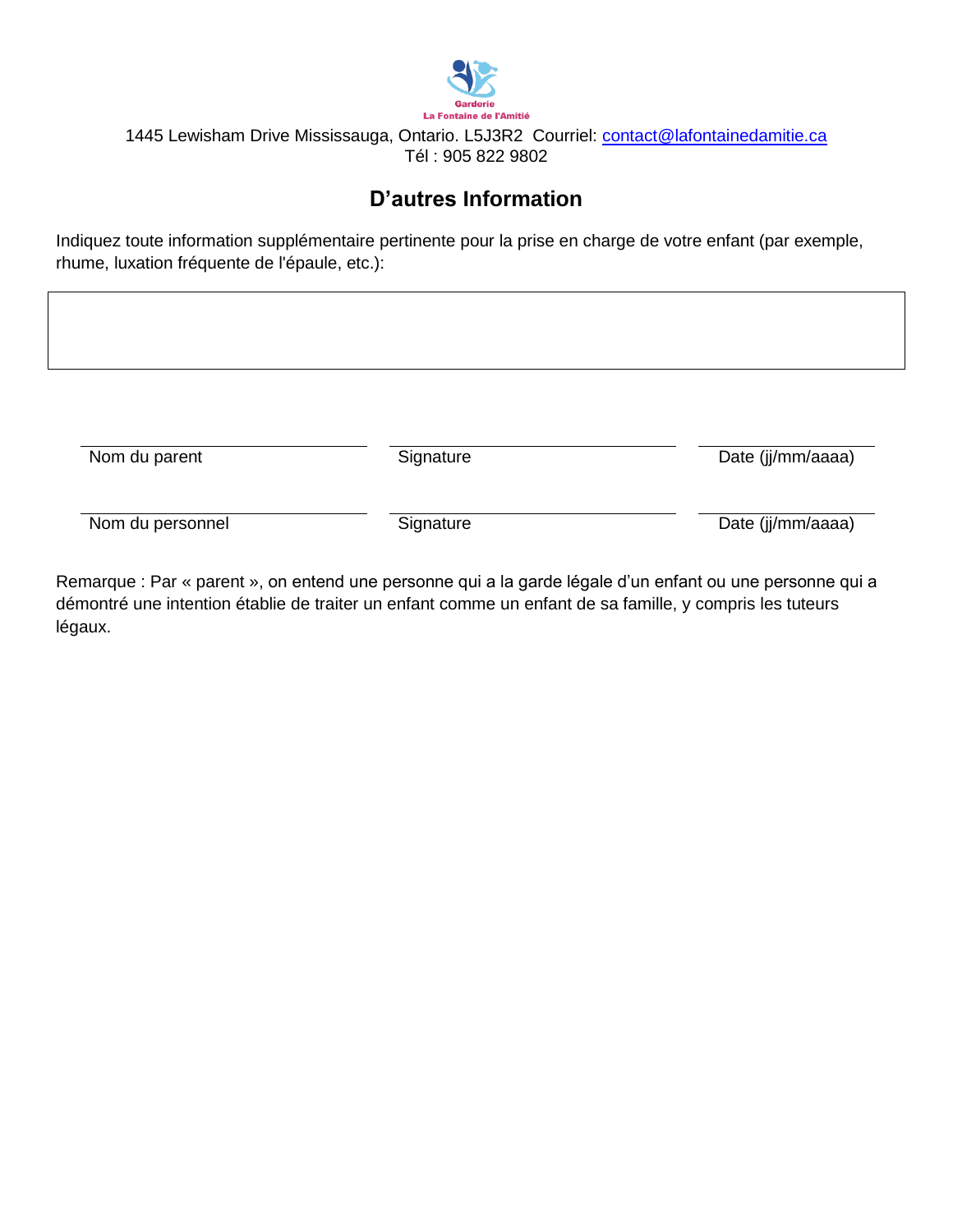

Annexe A : Autorisation pour les produits pour la peau sans ordonnance Nom légal complet de l'enfant :

Date de naissance (jj / mm / aaaa) :

Les produits suivant sans ordonnance peuvent être appliqués à mon enfant conformément aux instructions du fabricant figurant sur le récipient d'origine (veuillez cocher) :

| $\Box$ Crème solaire | $\Box$ Crèmes / onguents pour couches | $\Box$ Baume à lèvres |
|----------------------|---------------------------------------|-----------------------|
|                      |                                       |                       |

 $\Box$  Désinfectants pour les mains  $\Box$  Insecticide  $\Box$  Lotions

| Garderie La Fontaine de l'Amitié a accepté de<br>fournir | Le parent a accepté de fournir : |
|----------------------------------------------------------|----------------------------------|
| Désinfectants pour les mains                             |                                  |
|                                                          |                                  |
|                                                          |                                  |
|                                                          |                                  |
|                                                          |                                  |

Remarque : Pensez à ajouter le nom de marque des éléments sans ordonnance pour plus de transparence.

\_\_\_\_\_\_\_\_\_\_\_\_\_\_\_\_\_ \_\_\_\_\_\_\_\_\_\_\_\_\_\_\_\_\_

Date (jj/mm/aaaa) Signature de Parent